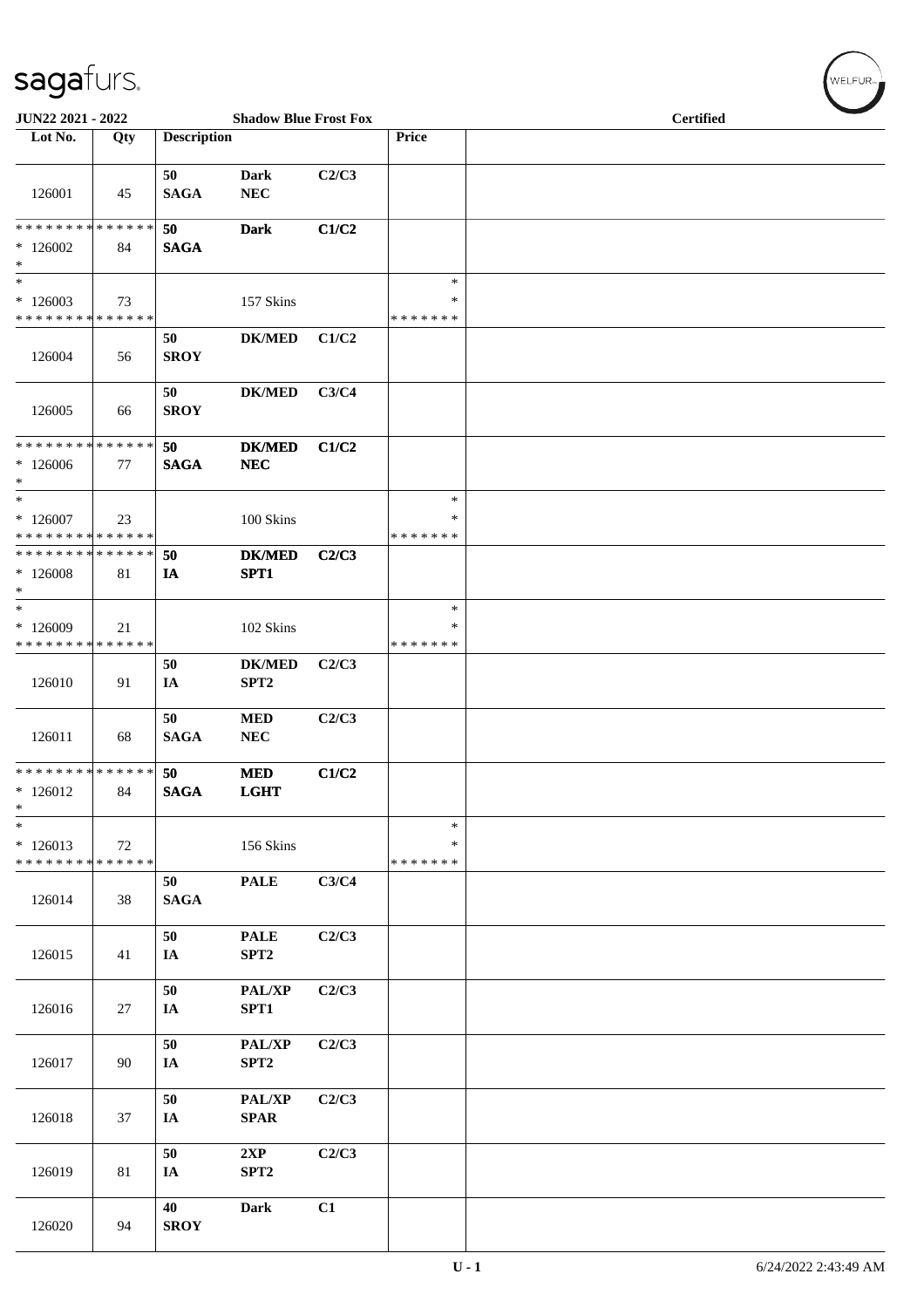| $\tilde{\phantom{a}}$                              |     |                    |                                         |       |                                   |                  |
|----------------------------------------------------|-----|--------------------|-----------------------------------------|-------|-----------------------------------|------------------|
| JUN22 2021 - 2022<br>Lot No.                       | Qty | <b>Description</b> | <b>Shadow Blue Frost Fox</b>            |       | Price                             | <b>Certified</b> |
| * * * * * * * * * * * * * *                        |     | 40                 | <b>Dark</b>                             | C2    |                                   |                  |
| $*126021$<br>$\ast$                                | 77  | <b>SROY</b>        |                                         |       |                                   |                  |
| $\ast$<br>$*126022$<br>* * * * * * * * * * * * * * | 22  |                    | 99 Skins                                |       | $\ast$<br>*<br>* * * * * * *      |                  |
| * * * * * * * * * * * * * *<br>$*126023$<br>$*$    | 98  | 40<br><b>SAGA</b>  | <b>Dark</b>                             | C3/C4 |                                   |                  |
| $\ast$<br>$*126024$<br>* * * * * * * * * * * * * * | 64  |                    | 162 Skins                               |       | $\ast$<br>∗<br>* * * * * * *      |                  |
| * * * * * * * * * * * * * *<br>$*126025$<br>$\ast$ | 105 | 40<br><b>SAGA</b>  | <b>Dark</b><br><b>LGHT</b>              | C1/C2 |                                   |                  |
| $\ast$<br>$*126026$<br>$\ast$                      | 98  |                    | 2                                       |       | $\ast$<br>$\ast$<br>$\ast$        |                  |
| $\ast$<br>$*126027$<br>* * * * * * * * * * * * * * | 42  |                    | 245 Skins                               |       | *<br>∗<br>* * * * * * *           |                  |
| 126028                                             | 58  | 40<br>IA           | Dark<br>$\pmb{\quad \text{SPAR} \quad}$ | C2/C3 |                                   |                  |
| 126029                                             | 65  | 40<br><b>SROY</b>  | <b>DK/MED</b>                           | C1/C2 |                                   |                  |
| 126030                                             | 39  | 40<br><b>SROY</b>  | <b>DK/MED</b>                           | C3/C4 |                                   |                  |
| * * * * * * * * * * * * * *<br>$*126031$<br>$*$    | 84  | 40<br><b>SAGA</b>  | <b>DK/MED</b><br>NEC                    | C1/C2 |                                   |                  |
| $\ast$<br>$*126032$<br>* * * * * * * * * * * * * * | 27  |                    | 111 Skins                               |       | $\ast$<br>$\ast$<br>* * * * * * * |                  |
| 126033                                             | 78  | 40<br><b>SAGA</b>  | ${\bf DK/MED}$<br>${\bf NEC}$           | C2/C3 |                                   |                  |
| 126034                                             | 46  | 40<br><b>SAGA</b>  | <b>DK/MED</b>                           | C3    |                                   |                  |
| * * * * * * * * * * * * * *<br>$*126035$<br>$*$    | 97  | 40<br>IA           | <b>DK/MED</b><br>SPT1                   | C2/C3 |                                   |                  |
| $\ast$<br>$*126036$<br>* * * * * * * * * * * * * * | 21  |                    | 118 Skins                               |       | $\ast$<br>∗<br>* * * * * * *      |                  |
| 126037                                             | 97  | 40<br>IA           | <b>DK/MED</b><br>SPT <sub>2</sub>       | C2/C3 |                                   |                  |
| * * * * * * * * * * * * * *<br>$*126038$<br>$\ast$ | 88  | 40<br>IA           | <b>DK/MED</b><br><b>SPAR</b>            | C2/C3 |                                   |                  |
| $\ast$<br>$*126039$<br>* * * * * * * * * * * * * * | 21  |                    | 109 Skins                               |       | $\ast$<br>∗<br>* * * * * * *      |                  |
| 126040                                             | 48  | 40<br>SI           | <b>DK/MED</b>                           | C2/C3 |                                   |                  |

 $(w$ ELFUR<sub><sup>n</sub></sub></sub></sup>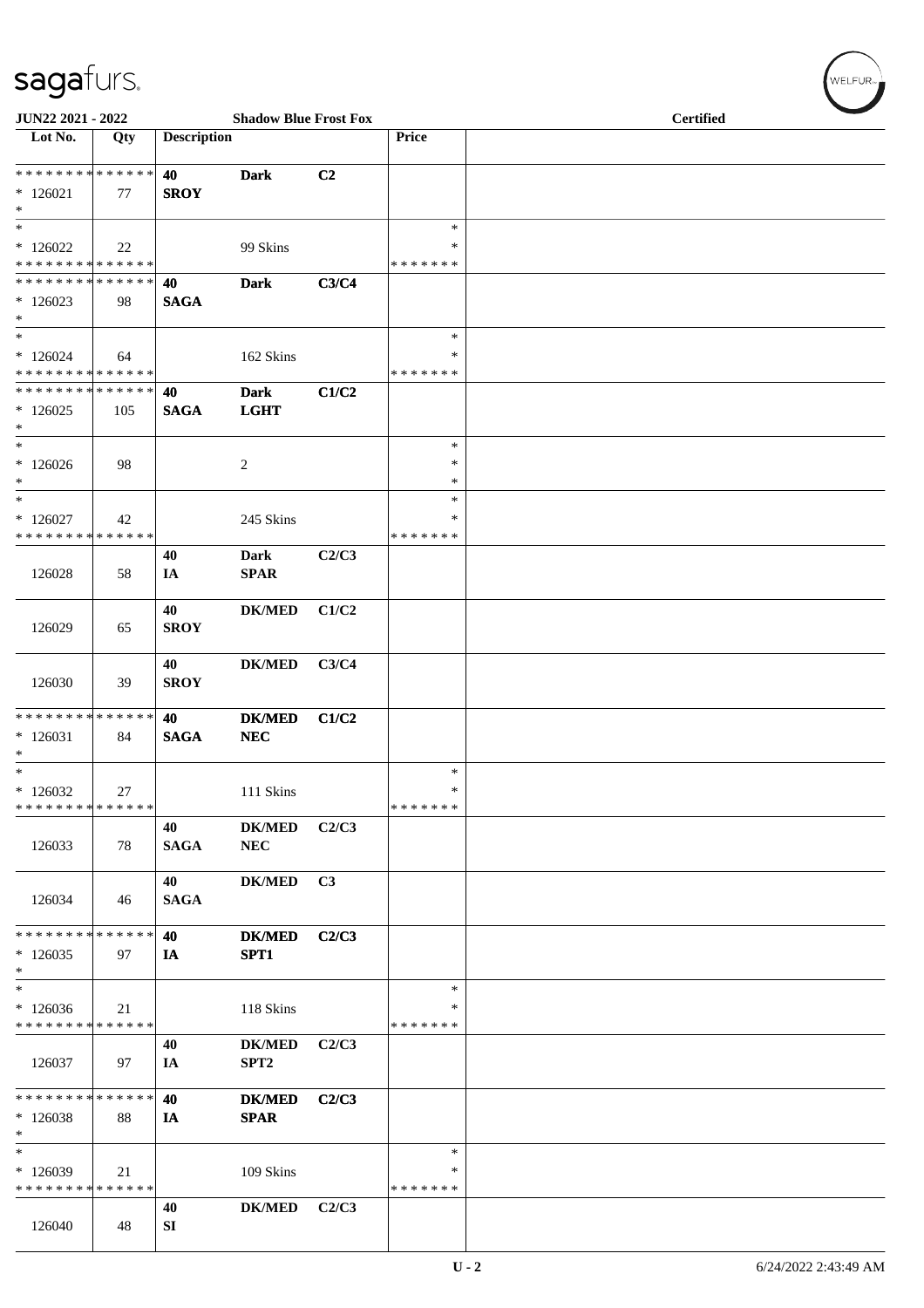| $\tilde{\phantom{a}}$<br>JUN22 2021 - 2022                           |     |                                | <b>Shadow Blue Frost Fox</b>                |       |                              | <b>Certified</b> |
|----------------------------------------------------------------------|-----|--------------------------------|---------------------------------------------|-------|------------------------------|------------------|
| Lot No.                                                              | Qty | <b>Description</b>             |                                             |       | Price                        |                  |
| * * * * * * * * * * * * * *<br>$*126041$<br>$\ast$                   | 91  | 40<br><b>SAGA</b>              | <b>MED</b>                                  | C1/C2 |                              |                  |
| $\overline{\ast}$<br>$*126042$<br>* * * * * * * * * * * * * *        | 85  |                                | 176 Skins                                   |       | $\ast$<br>*<br>* * * * * * * |                  |
| * * * * * * * * * * * * * *<br>$*126043$<br>$\ast$                   | 98  | 40<br><b>SAGA</b>              | <b>MED</b>                                  | C3/C4 |                              |                  |
| $\overline{\ast}$<br>$*126044$<br>$\ast$                             | 91  |                                | $\sqrt{2}$                                  |       | $\ast$<br>$\ast$<br>$\ast$   |                  |
| $\ast$<br>$*126045$<br>* * * * * * * * * * * * * *                   | 23  |                                | 212 Skins                                   |       | $\ast$<br>∗<br>* * * * * * * |                  |
| * * * * * * * * * * * * * *<br>$*126046$<br>$*$                      | 105 | 40<br><b>SAGA</b>              | <b>MED</b><br><b>LGHT</b>                   | C1/C2 |                              |                  |
| $\ast$<br>$*126047$<br>$\ast$                                        | 98  |                                | $\sqrt{2}$                                  |       | $\ast$<br>$\ast$<br>$\ast$   |                  |
| $\ast$<br>$*126048$<br>* * * * * * * * * * * * * *                   | 29  |                                | 232 Skins                                   |       | $\ast$<br>∗<br>* * * * * * * |                  |
| 126049                                                               | 33  | 40<br><b>SAGA</b>              | <b>MED</b><br><b>LGHT</b>                   | C3/C4 |                              |                  |
| 126050                                                               | 82  | 30<br><b>SAGA</b>              | <b>XD</b>                                   | C1/C2 |                              |                  |
| 126051                                                               | 75  | 30<br><b>SAGA</b>              | <b>XD</b>                                   | C3/C4 |                              |                  |
| 126052                                                               | 115 | 30<br><b>SAGA</b>              | <b>XD</b><br><b>LGHT</b>                    | C2/C3 |                              |                  |
| 126053                                                               | 58  | 30<br>SI                       | $\mathbf{X}\mathbf{D}$                      | C2/C3 |                              |                  |
| 126054                                                               | 100 | 30<br>IA                       | $\bold{X}\bold{D}/\bold{D}\bold{K}$<br>SPT1 | C2/C3 |                              |                  |
| 126055                                                               | 96  | 30<br><b>SROY</b>              | <b>Dark</b>                                 | C1/C2 |                              |                  |
| 126056                                                               | 52  | 30 <sup>1</sup><br><b>SROY</b> | <b>Dark</b>                                 | C2/C3 |                              |                  |
| * * * * * * * * * * * * * * *<br>$*126057$<br>$*$                    | 105 | 30 <sub>o</sub><br><b>SAGA</b> | <b>Dark</b>                                 | C1/C2 |                              |                  |
| $*$<br>$*126058$<br>$*$                                              | 98  |                                | $\overline{c}$                              |       | $\ast$<br>$\ast$<br>*        |                  |
| $\ast$<br>$*126059$<br>$\ast$                                        | 98  |                                | 3                                           |       | $\ast$<br>$\ast$<br>$\ast$   |                  |
| $\overline{\phantom{0}}$<br>$*126060$<br>* * * * * * * * * * * * * * | 73  |                                | 374 Skins                                   |       | $\ast$<br>*<br>* * * * * * * |                  |

 $(w$ elfur<sub>»</sub>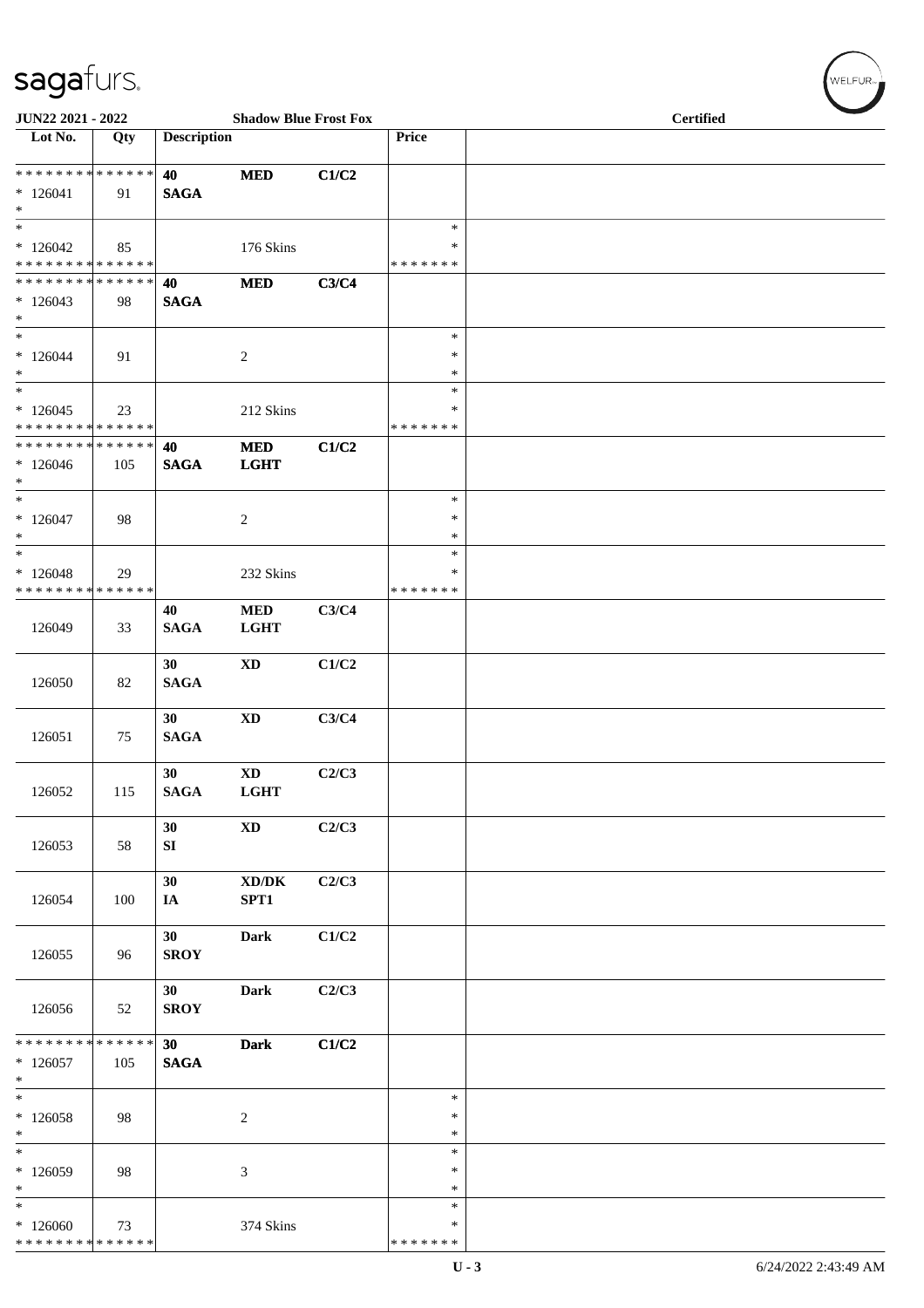| $\tilde{\phantom{a}}$<br>JUN22 2021 - 2022          |     |                              | <b>Shadow Blue Frost Fox</b>    |       |                                   | <b>Certified</b> |
|-----------------------------------------------------|-----|------------------------------|---------------------------------|-------|-----------------------------------|------------------|
| Lot No.                                             | Qty | <b>Description</b>           |                                 |       | Price                             |                  |
| ******** <mark>******</mark><br>$*126061$<br>$\ast$ | 98  | 30<br><b>SAGA</b>            | <b>Dark</b>                     | C2    |                                   |                  |
| $\ast$<br>$*126062$<br>* * * * * * * * * * * * * *  | 98  |                              | 196 Skins                       |       | $\ast$<br>∗<br>* * * * * * *      |                  |
| 126063                                              | 47  | 30<br><b>SAGA</b>            | <b>Dark</b>                     | C3    |                                   |                  |
| ******** <mark>******</mark><br>$*126064$<br>$\ast$ | 105 | 30<br><b>SAGA</b>            | <b>Dark</b>                     | C3/C4 |                                   |                  |
| $\ast$<br>$*126065$<br>$\ast$                       | 91  |                              | $\boldsymbol{2}$                |       | $\ast$<br>$\ast$<br>$\ast$        |                  |
| $\ast$<br>$*126066$<br>* * * * * * * * * * * * * *  | 28  |                              | 224 Skins                       |       | $\ast$<br>$\ast$<br>* * * * * * * |                  |
| 126067                                              | 76  | 30<br><b>SAGA</b>            | <b>Dark</b><br><b>LGHT</b>      | C3/C4 |                                   |                  |
| 126068                                              | 73  | 30<br>IA                     | <b>Dark</b><br>SPT <sub>2</sub> | C2/C3 |                                   |                  |
| 126069                                              | 106 | 30<br>SI                     | <b>Dark</b>                     | C2/C3 |                                   |                  |
| 126070                                              | 62  | 30<br>SI                     | <b>Dark</b>                     | C3    |                                   |                  |
| * * * * * * * * * * * * * *<br>$*126071$<br>$\ast$  | 119 | 30<br>SI                     | <b>Dark</b><br><b>LGHT</b>      | C1/C2 |                                   |                  |
| $\ast$<br>$*126072$<br>* * * * * * * * * * * * * *  | 111 |                              | 230 Skins                       |       | $\ast$<br>$\ast$<br>* * * * * * * |                  |
| 126073                                              | 55  | 30<br>$\mathbf{I}\mathbf{B}$ | Dark<br><b>SPAR</b>             | C2/C3 |                                   |                  |
| 126074                                              | 58  | 30<br><b>SAGA</b>            | <b>DK/MED</b><br>${\bf NEC}$    | C2/C3 |                                   |                  |
| 126075                                              | 52  | 30<br><b>SROY</b>            | $\bf MED$                       | C2/C3 |                                   |                  |
| * * * * * * * * * * * * * *<br>$*126076$<br>$*$     | 105 | 30<br><b>SAGA</b>            | <b>MED</b>                      | C3/C4 |                                   |                  |
| $*$<br>$*126077$<br>* * * * * * * * * * * * * *     | 30  |                              | 135 Skins                       |       | $\ast$<br>∗<br>* * * * * * *      |                  |
| * * * * * * * * * * * * * *<br>$*126078$<br>$*$     | 112 | 30<br><b>SAGA</b>            | <b>MED</b><br><b>LGHT</b>       | C1/C2 |                                   |                  |
| $\ast$<br>$*126079$<br>* * * * * * * * * * * * * *  | 81  |                              | 193 Skins                       |       | $\ast$<br>∗<br>* * * * * * *      |                  |
| 126080                                              | 66  | 30<br><b>SAGA</b>            | <b>MED</b><br><b>LGHT</b>       | C3/C4 |                                   |                  |

WELFUR<sub>"</sub>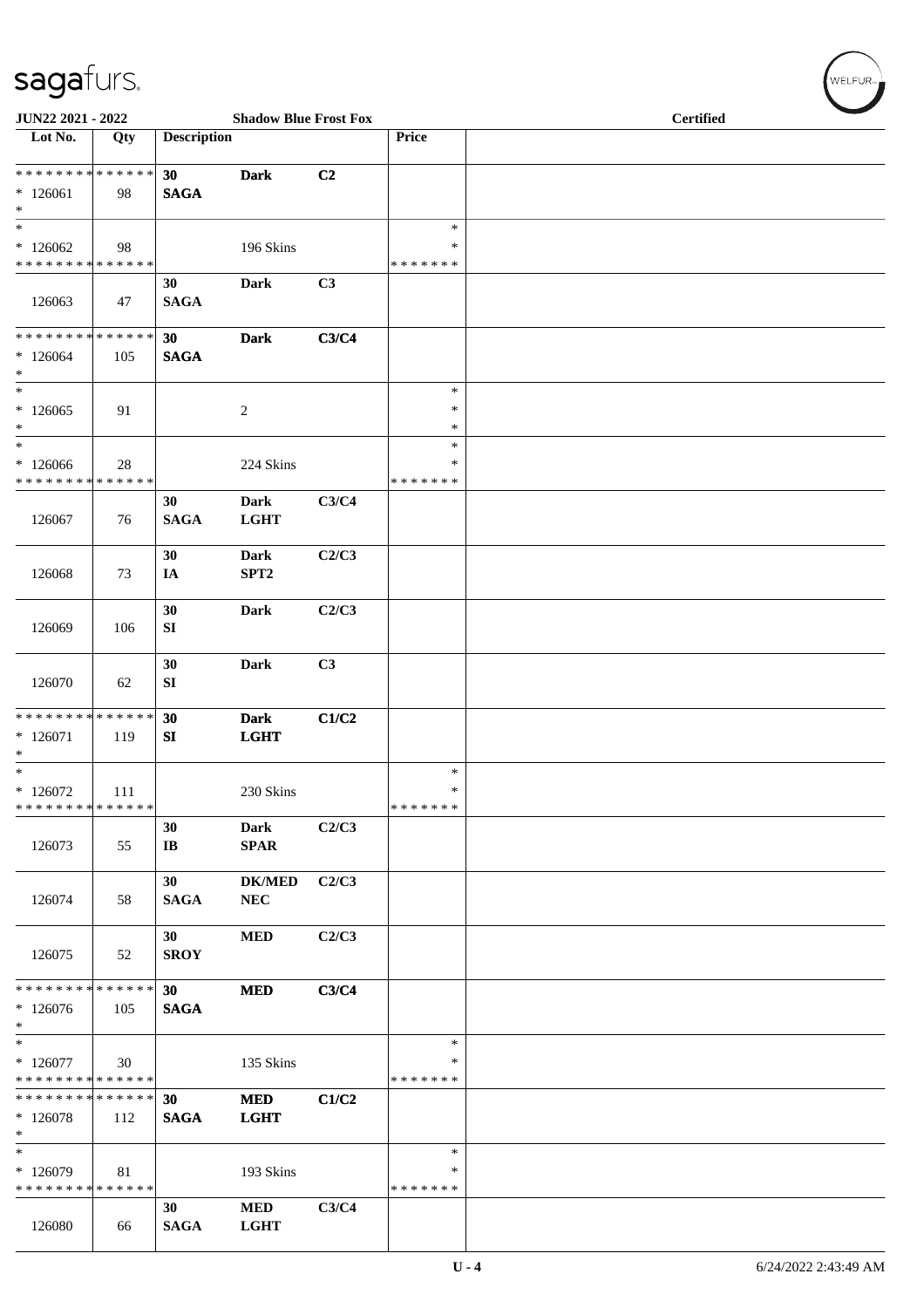| $\tilde{\phantom{a}}$<br>JUN22 2021 - 2022                                         |     |                          | <b>Shadow Blue Frost Fox</b>              |       |                              | <b>Certified</b> |
|------------------------------------------------------------------------------------|-----|--------------------------|-------------------------------------------|-------|------------------------------|------------------|
| Lot No.                                                                            | Qty | <b>Description</b>       |                                           |       | Price                        |                  |
| **************<br>$*126081$<br>$\ast$                                              | 98  | 30<br>$I\!\!A$           | <b>MED</b><br>SPT1                        | C2/C3 |                              |                  |
| $\ast$<br>$*126082$<br>* * * * * * * * * * * * * *                                 | 24  |                          | 122 Skins                                 |       | $\ast$<br>∗<br>* * * * * * * |                  |
| * * * * * * * * * * * * * * *<br>$*126083$<br>$\ast$<br>$\overline{\phantom{a}^*}$ | 112 | 30<br>SI                 | <b>MED</b>                                | C2/C3 |                              |                  |
| $*126084$<br>* * * * * * * * * * * * * *                                           | 58  |                          | 170 Skins                                 |       | $\ast$<br>∗<br>* * * * * * * |                  |
| 126085                                                                             | 38  | 30<br>IA                 | MED/PAL C2/C3<br>SPT <sub>2</sub>         |       |                              |                  |
| 126086                                                                             | 92  | 30<br>IA                 | MED/PAL C2/C3<br><b>SPAR</b>              |       |                              |                  |
| 126087                                                                             | 53  | 30<br><b>SAGA</b>        | <b>PALE</b><br><b>LGHT</b>                | C2/C3 |                              |                  |
| 126088                                                                             | 38  | 30<br><b>SAGA</b>        | XP/2XP<br><b>LGHT</b>                     | C2/C3 |                              |                  |
| 126089                                                                             | 78  | 20<br><b>SAGA</b>        | XD                                        | C2/C3 |                              |                  |
| 126090                                                                             | 88  | 20<br><b>SAGA</b>        | $\boldsymbol{\mathrm{XD}}$<br><b>LGHT</b> | C2/C3 |                              |                  |
| * * * * * * * * * * * * * * *<br>* 126091<br>$\ast$                                | 112 | 20<br><b>SAGA</b>        | <b>Dark</b>                               | C1/C2 |                              |                  |
| $\ast$<br>$*126092$<br>$\ast$                                                      | 105 |                          | $\overline{c}$                            |       | $\ast$<br>$\ast$<br>$\ast$   |                  |
| $\ast$<br>$*126093$<br>$\ast$                                                      | 105 |                          | 3                                         |       | *<br>∗<br>∗                  |                  |
| $\ast$<br>$*126094$<br>* * * * * * * * * * * * * *                                 | 25  |                          | 347 Skins                                 |       | $\ast$<br>∗<br>* * * * * * * |                  |
| * * * * * * * * * * * * * * *<br>$*126095$<br>$\ast$                               | 112 | <b>20</b><br><b>SAGA</b> | <b>Dark</b>                               | C3/C4 |                              |                  |
| $\ast$<br>$*126096$<br>$*$                                                         | 98  |                          | 2                                         |       | $\ast$<br>∗<br>∗             |                  |
| $\ast$<br>$*126097$<br>* * * * * * * * * * * * * *                                 | 23  |                          | 233 Skins                                 |       | $\ast$<br>∗<br>* * * * * * * |                  |
| * * * * * * * * * * * * * * *<br>$*126098$<br>$*$                                  | 112 | 20<br><b>SAGA</b>        | <b>Dark</b><br><b>LGHT</b>                | C1/C2 |                              |                  |
| $\ast$<br>$*126099$<br>* * * * * * * * * * * * * * *                               | 41  |                          | 153 Skins                                 |       | $\ast$<br>∗<br>* * * * * * * |                  |
| * * * * * * * * * * * * * * *<br>$*126100$<br>$*$                                  | 119 | 20<br><b>SAGA</b>        | <b>Dark</b><br><b>LGHT</b>                | C3/C4 |                              |                  |

WELFUR<sub>T</sub>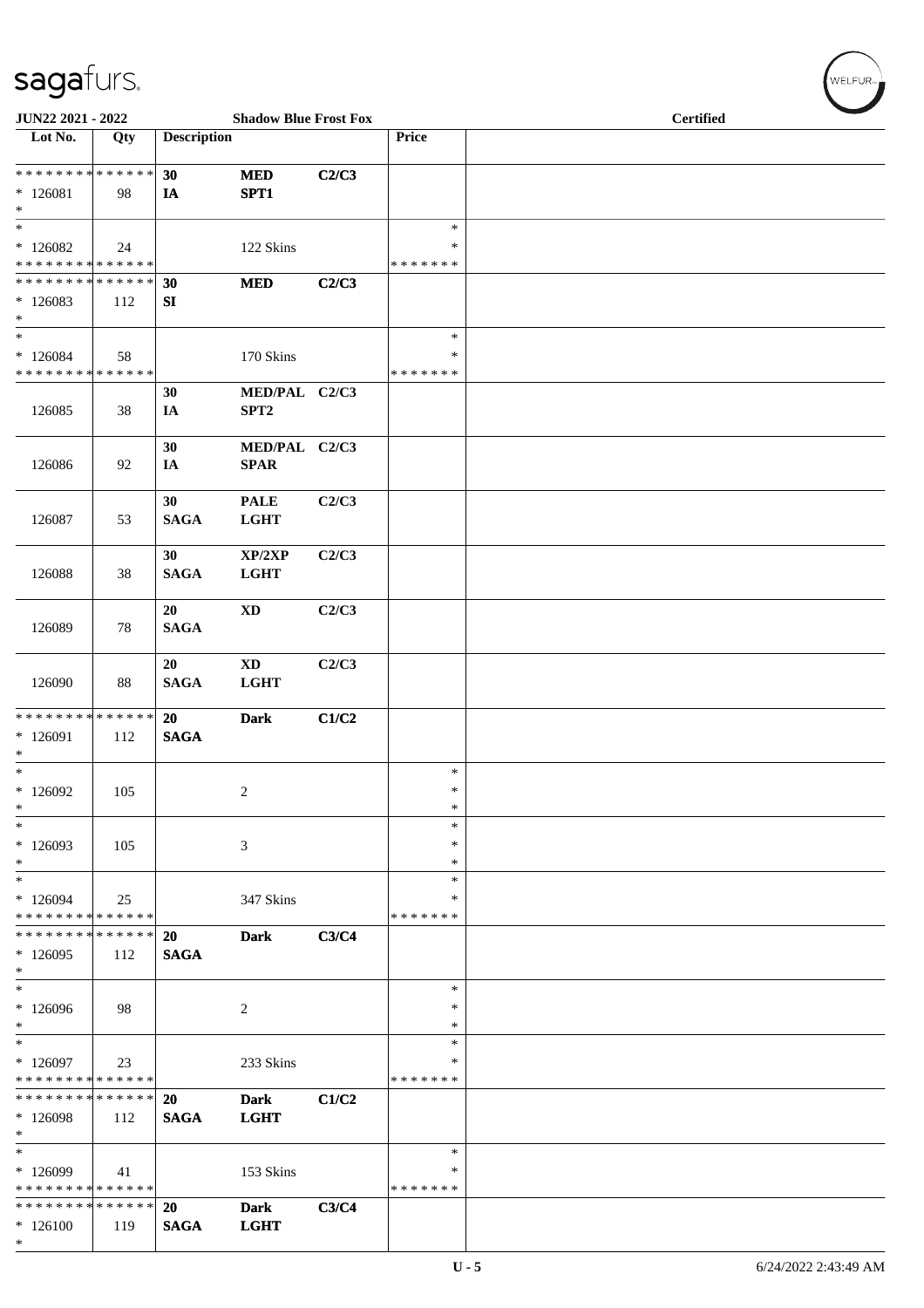| <b>JUN22 2021 - 2022</b>                                              |     |                        | <b>Shadow Blue Frost Fox</b> |       |                                   |  | <b>Certified</b> |  |
|-----------------------------------------------------------------------|-----|------------------------|------------------------------|-------|-----------------------------------|--|------------------|--|
| Lot No.                                                               | Qty | <b>Description</b>     |                              |       | Price                             |  |                  |  |
| $\ast$<br>$* 126101$<br>* * * * * * * * * * * * * *                   | 69  | 20<br><b>SAGA</b>      | <b>Dark</b><br><b>LGHT</b>   | C3/C4 | $\ast$<br>$\ast$<br>*******       |  |                  |  |
| 126102                                                                | 57  | 20<br><b>SROY</b>      | <b>DK/MED</b>                | C1/C2 |                                   |  |                  |  |
| 126103                                                                | 43  | 20<br><b>SROY</b>      | <b>DK/MED</b>                | C3/C4 |                                   |  |                  |  |
| 126104                                                                | 64  | 20<br><b>SAGA</b>      | $DK/MED$<br>NEC              | C2/C3 |                                   |  |                  |  |
| 126105                                                                | 114 | 20<br>IA               | <b>DK/MED</b><br>SPT1        | C2/C3 |                                   |  |                  |  |
| 126106                                                                | 57  | 20<br>IA               | <b>DK/MED</b><br><b>SPAR</b> | C2/C3 |                                   |  |                  |  |
| 126107                                                                | 116 | ${\bf 20}$<br>SI       | <b>DK/MED</b>                | C2/C3 |                                   |  |                  |  |
| * * * * * * * * * * * * * *<br>$*126108$<br>$*$                       | 112 | 20<br><b>SAGA</b>      | <b>MED</b>                   | C3/C4 |                                   |  |                  |  |
| $\ast$<br>* 126109<br>$*$                                             | 105 |                        | $\overline{2}$               |       | $\ast$<br>$\ast$<br>$\ast$        |  |                  |  |
| $\overline{\phantom{0}}$<br>$* 126110$<br>* * * * * * * * * * * * * * | 42  |                        | 259 Skins                    |       | $\ast$<br>$\ast$<br>* * * * * * * |  |                  |  |
| * * * * * * * * <mark>* * * * * * *</mark><br>$* 126111$<br>$\ast$    | 119 | 20<br><b>SAGA</b>      | <b>MED</b><br><b>LGHT</b>    | C1/C2 |                                   |  |                  |  |
| $\overline{\ast}$<br>$* 126112$<br>$\ast$                             | 112 |                        | $\overline{2}$               |       | $\ast$<br>$\ast$<br>$\ast$        |  |                  |  |
| $\ast$<br>$*126113$<br>* * * * * * * * <mark>* * * * * * *</mark>     | 72  |                        | 303 Skins                    |       | $\ast$<br>$\ast$<br>* * * * * * * |  |                  |  |
| 126114                                                                | 32  | 20<br>$\mathbf{SAGA}$  | <b>MED</b><br><b>LGHT</b>    | C3/C4 |                                   |  |                  |  |
| 126115                                                                | 83  | 20<br>$\mathbf{SAGA}$  | <b>PALE</b>                  | C3/C4 |                                   |  |                  |  |
| 126116                                                                | 83  | 20<br><b>SAGA</b>      | <b>PALE</b><br><b>LGHT</b>   | C1/C2 |                                   |  |                  |  |
| 126117                                                                | 48  | 20<br><b>SAGA</b>      | <b>PALE</b><br><b>LGHT</b>   | C3/C4 |                                   |  |                  |  |
| 126118                                                                | 72  | 20<br>IA               | PAL/XP<br>SPT1               | C2/C3 |                                   |  |                  |  |
| 126119                                                                | 95  | 20<br>IA               | PAL/XP<br>SPT <sub>2</sub>   | C2/C3 |                                   |  |                  |  |
| 126120                                                                | 62  | 20<br>${\bf S}{\bf I}$ | PAL/XP                       | C1/C2 |                                   |  |                  |  |

WELFUR<sub>"</sub>